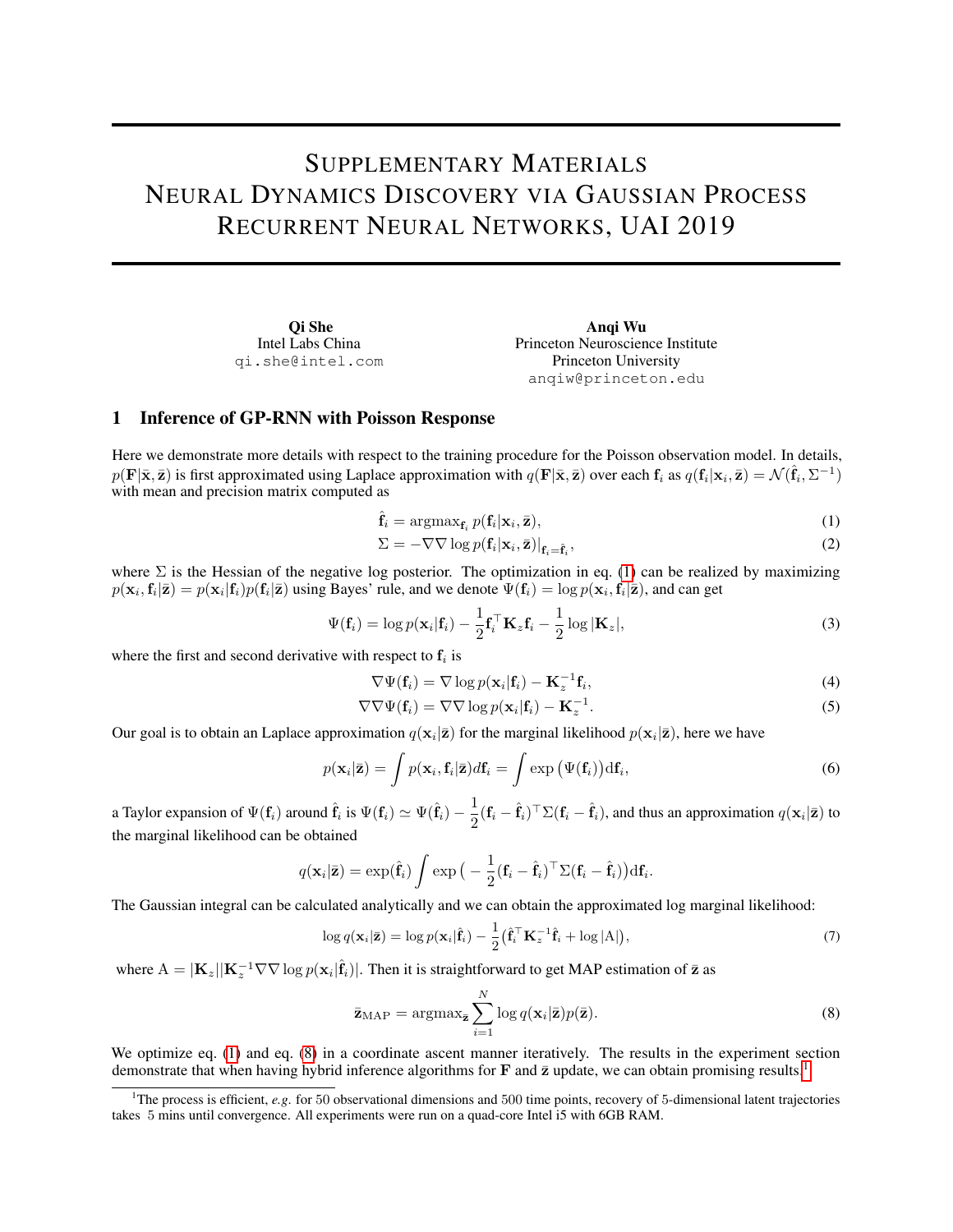Algorithm 2 summarizes the inference method for the Poisson observation model based on MAP.

#### Algorithm 1 Inference of GP-RNN-Poisson

**Input:** dataset  $x_1 \cdot T$ **Output:** latent process  $z_{1:T}$ , tuning curve  $f_{1:N}$ , model parameters  $\Theta = \{\rho, \sigma, \theta, \psi\}$ repeat for  $i = 1 : N$  do Compute the posterior mode  $\hat{\mathbf{f}}_i$ , and the precision matrix  $\Sigma$  via solving eq. [\(3\)](#page-0-3), and get  $q(\mathbf{f}_i|\mathbf{x}_i,\bar{\mathbf{z}}) = \mathcal{N}(\hat{\mathbf{f}}_i, \Sigma^{-1})$ Compute the new approximated log marginal likelihood log  $q(\mathbf{x}_i|\bar{\mathbf{z}})$  as eq. [\(7\)](#page-0-4). end for Solve  $\bar{\mathbf{z}}_{\text{MAP}} = \text{argmax}_{\bar{\mathbf{z}}} \sum_{i=1}^{N} \log q(\mathbf{x}_i | \bar{\mathbf{z}}) p(\bar{\mathbf{z}})$  (eq. [\(8\)](#page-0-1)) Compute  $\Theta = \arg \max_{\Theta} p(\bar{\mathbf{x}}, \Theta; \bar{\mathbf{z}}_{\text{MAP}}, \mathbf{f}_{1:N})$  using SGD until convergence

## 2 Further Results of Latent Dynamics Recovery Compared to SOTAs

All the results below are the recovery of three-dimensional lorenz dynamics from gaussian or poisson noisy data (black line is the true dynamics, the red line is the estimated dynamics from high-dimensional neural responses). The results are compared with the SOTAs, and can be easily reproduced using our uploaded .ipynb files.

#### 2.1 GP-RNN (ours) VS PGPLVM (NIPS2017)[\[1\]](#page-5-0)

Please refer to Fig. [1](#page-1-0) and Fig. [2](#page-1-1) for comparisons of the two models with 500 data points.



<span id="page-1-0"></span>Figure 1: The model is "rnn dyn" (rnn dynamic model) with "gp map" (Gaussian process mapping function), the simulated process is "Lorenze dynamics" + "sin"(sinusoid mapping) + "poisson" response. The data points is 500, and the number of simulated neurons is 50.



<span id="page-1-1"></span>Figure 2: The model is "ar1 dyn" (1st order autoregressive dynamic model) with "gp map" (Gaussian process mapping function), the simulated process is "Lorenze dynamics" + "sin"(sinusoid mapping) + "poisson" response. The data points is 500, and the number of simulated neurons is 50.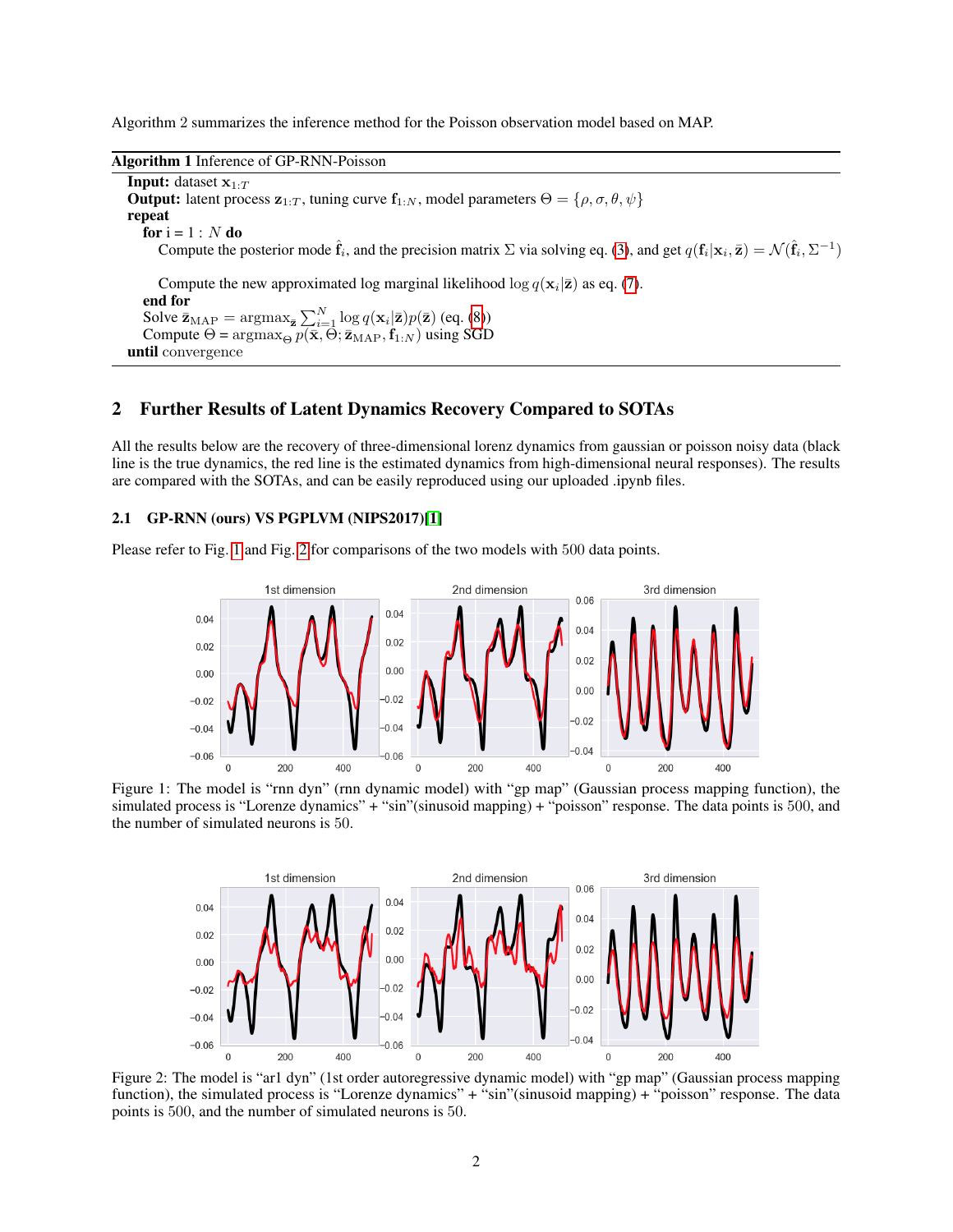### 2.2 GP-RNN (ours) VS PfLDS (NIPS2016) [\[2\]](#page-5-1)

Please refer to Fig. [3](#page-2-0) and Fig. [4](#page-2-1) for comparisons of the two models with 200 data points.



<span id="page-2-0"></span>Figure 3: The model is "rnn dyn" (rnn dynamic model) with "gp map" (Gaussian process mapping function), the simulated process is "Lorenze dynamics" + "sin"(sinusoid mapping) + "poisson" response. The data points is 200, and the number of simulated neurons is 50.



<span id="page-2-1"></span>Figure 4: The model is "ar1 dyn" (1st order autoregressive dynamic model) with "nn map" (neural network mapping function), the simulated process is "Lorenze dynamics" + "sin"(sinusoid mapping) + "poisson" response. The data points is 200, and the number of simulated neurons is 50.

#### 2.3 GP-RNN (ours) VS LFADS (Nature methods 2018) [\[3\]](#page-5-2)

Please refer to Fig. [5](#page-3-0) and Fig. [6](#page-3-1) for comparisons of the two models with 200 data points. Note that for fair comparison, we implement LFADS ourselves so that we can control the variants effectively.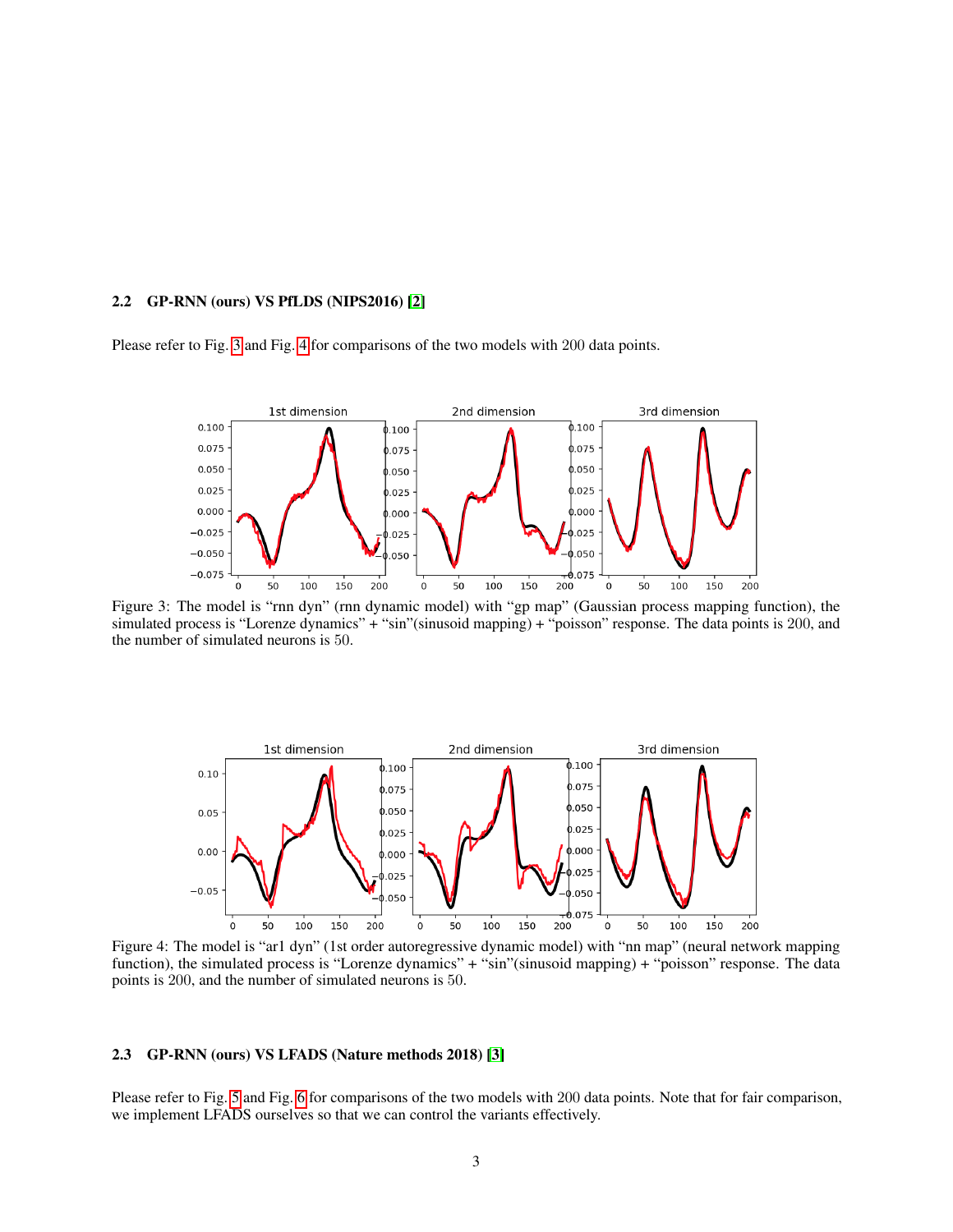

<span id="page-3-0"></span>Figure 5: The model is "rnn dyn" (rnn dynamic model) with "gp map" (Gaussian process mapping function), the simulated process is "Lorenze dynamics" + "tanh"(sinusoid mapping) + "poisson" response. The data points is 200, and the number of simulated neurons is 50.



<span id="page-3-1"></span>Figure 6: The model is "rnn dyn" (rnn dynamic model) with "nn map" (neural network mapping function), the simulated process is "Lorenze dynamics" + "tanh"(sinusoid mapping) + "poisson" response. The data points is 200, and the number of simulated neurons is 50.

## 3 Further Results w.r.t. Sample Perturbation

The tables in the main paper are shown averaged RMSE without standard errors due to page limit, please find more details as shown below.

| Gaussian | $AR1-GPINM$     |                 |                             |                 |                 |  |  |
|----------|-----------------|-----------------|-----------------------------|-----------------|-----------------|--|--|
|          | MF              | VAE.            | r-LSTM                      | LL STM          | hi-LSTM         |  |  |
| linear   | $412 + 016$     | $4.10 + 0.16$   | $4.01 + 0.16$ $3.27 + 0.13$ |                 | $1.64 \pm 0.06$ |  |  |
| tanh     | $3.20 + 0.11$   | $3.22 + 0.13$   | $3.01 + 0.13$               | $2.46 \pm 0.13$ | $1.17 + 0.05$   |  |  |
| sine     | $3.12 \pm 0.13$ | $3.12 \pm 0.13$ | $2.74 \pm 0.12$             | $2.33 \pm 0.12$ | $1.02 \pm 0.04$ |  |  |

Table 1: (More details for original paper Table 3) Inference network and dynamical model analysis. Root mean square error (RMSE,  $10^{-2}$ ) and standard error (ste,  $10^{-2}$ ) of latent trajectories reconstructed from various simulated models are presented. First-order autoregressive (AR1) is shown with three mapping functions: linear, tanh and sine, and five variational approximations. The observations are Gaussian responses with 50 observational dimensions and 200 time points. Underlined and bold fonts indicate best performance.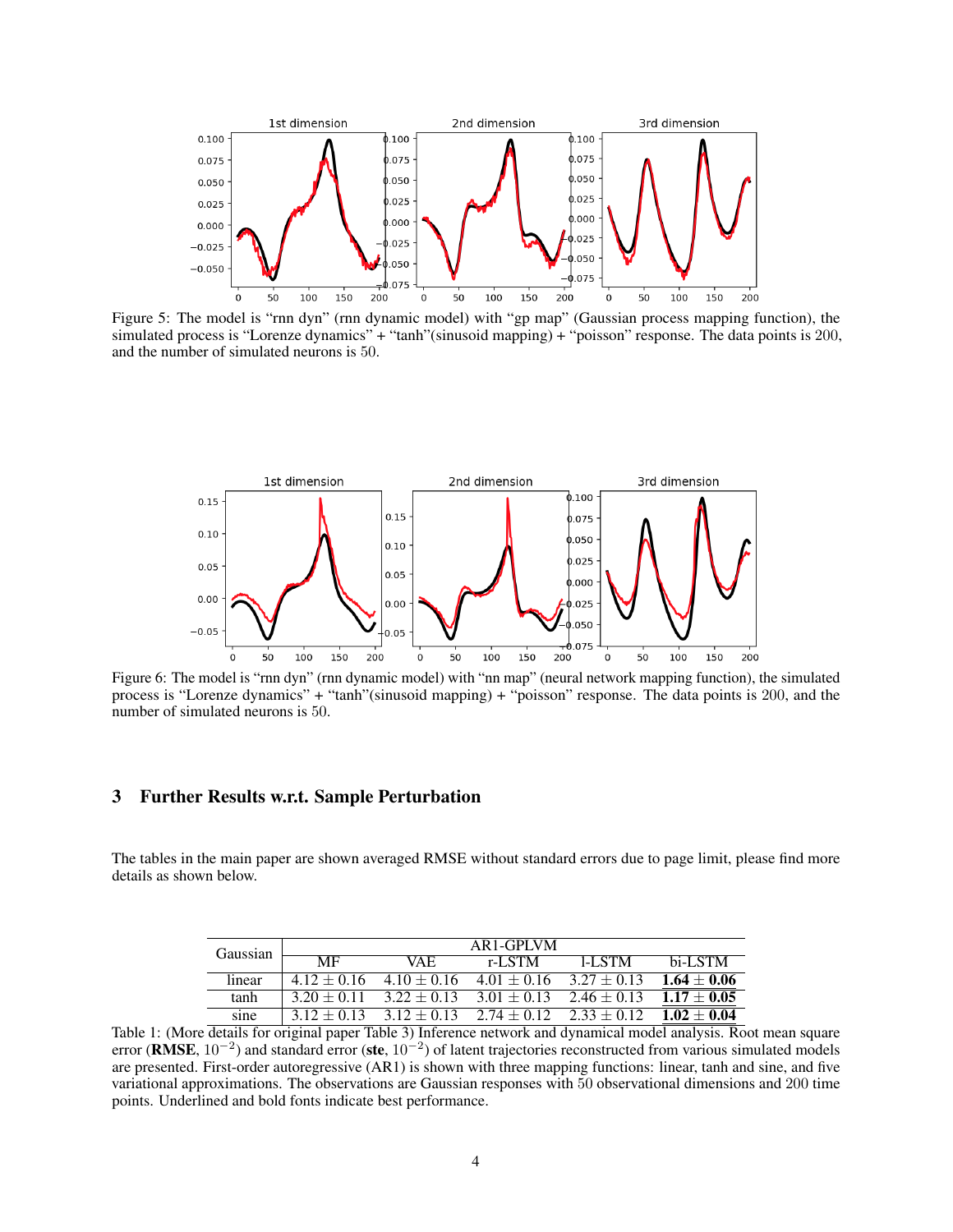| Gaussian |                        |                 | <b>GP-RNN</b> |               |                 |
|----------|------------------------|-----------------|---------------|---------------|-----------------|
|          | $\overline{\text{MF}}$ | VA F.           | r-LSTM        | 1-L STM       | bi-LSTM         |
| linear   | $2.17 \pm 0.08$        | $2.17 \pm 0.08$ | $1.98 + 0.08$ | $1.54 + 0.06$ | $0.96 + 0.06$   |
| tanh     | $2.01 + 0.08$          | $2.01 + 0.08$   | $1.83 + 0.07$ | $141 + 006$   | $0.78 \pm 0.05$ |
| sine     | $1.81 + 0.08$          | $1.78 + 0.08$   | $1.34 + 0.06$ | $112 + 0.06$  | $0.56 \pm 0.03$ |

Table 2: (More details for original paper Table 3) Inference network and dynamical model analysis. Root mean square error (RMSE,  $10^{-2}$ ) and standard error (ste,  $10^{-2}$ ) of latent trajectories reconstructed from various simulated models are presented. Recurrent neural network (e.g., LSTM) is shown with three mapping functions: linear, tanh and sine, and five variational approximations. The observations are Gaussian responses with 50 observational dimensions and 200 time points. Underlined and bold fonts indicate best performance.

| Poisson |                        |                                 | AR1-GPLVM       |                 |                 |
|---------|------------------------|---------------------------------|-----------------|-----------------|-----------------|
|         | $\overline{\text{MF}}$ | VAF.                            | r-LSTM          | 1-L STM         | bi-LSTM         |
| linear  | $6.34 + 0.25$          | $6.34 \pm 0.25$                 | $6.02 \pm 0.22$ | $5.71 + 0.20$   | $3.67 \pm 0.15$ |
| tanh    | $3.22 + 0.13$          | $3.21 + 0.13$                   | $3.01 \pm 0.13$ | $2.84 \pm 0.12$ | $1.57 + 0.07$   |
| sine    | $2.80 + 0.12$          | $2.79 \pm 0.12$ $2.77 \pm 0.12$ |                 | $2.51 + 0.11$   | $1.49 + 0.06$   |

Table 3: (More details for original paper Table 4) Root mean square error (**RMSE**,  $10^{-2}$ ) and standard error (ste,  $10^{-2}$ ) of latent trajectories reconstructed from Poisson responses in test datasets. Underlined and bold fonts highlight best performance.

| Poisson | <b>GP-RNN</b>   |               |               |               |               |  |  |  |
|---------|-----------------|---------------|---------------|---------------|---------------|--|--|--|
|         | MF              | VAE.          | r-LSTM        | 1-L STM       | bi-LSTM       |  |  |  |
| linear  | $6.01 + 0.20$   | $6.01 + 0.20$ | $5.94 + 0.20$ | $571 + 0.21$  | $3.10 + 0.13$ |  |  |  |
| tanh    | $3.09 \pm 0.15$ | $3.11 + 0.15$ | $2.98 + 0.13$ | $2.54 + 0.13$ | $1.21 + 0.04$ |  |  |  |
| sine    | $2.67 + 0.13$   | $2.67 + 0.13$ | $2.43 + 0.11$ | $2.33 + 0.10$ | $1.14 + 0.04$ |  |  |  |

Table 4: (More details for original paper Table 4) Root mean square error (**RMSE**,  $10^{-2}$ ) and standard error (ste,  $10^{-2}$ ) of latent trajectories reconstructed from Poisson responses in test datasets. Underlined and bold fonts highlight best performance.

| # Data points | linear        |               |               | tanh            | sine          |                 |
|---------------|---------------|---------------|---------------|-----------------|---------------|-----------------|
|               | <b>GP</b>     | <b>NN</b>     | GP            | <b>NN</b>       | GP            | <b>NN</b>       |
| $N = 50$      | $2.51 + 0.11$ | $3.88 + 0.24$ | $.45 + 0.06$  | $2.75 + 0.20$   | $1.97 + 0.10$ | $3.43 \pm 0.22$ |
| $N = 100$     | $1.27 + 0.06$ | $1.65 + 0.15$ | $.15 + 0.04$  | $1.45 + 0.14$   | $1.03 + 0.04$ | $1\,31 + 1\,14$ |
| $N = 200$     | $0.96 + 0.03$ | $1.29 + 0.07$ | $0.78 + 0.03$ | $1.22 \pm 0.06$ | $0.56 + 0.03$ | $0.70 + 0.05$   |
| $N = 500$     | $0.34 + 0.02$ | $0.35 + 0.02$ | $0.26 + 0.01$ | $0.26 + 0.01$   | $0.12 + 0.01$ | $0.12 + 0.01$   |

Table 5: (More details for original paper Table 5) Mapping function analysis. RMSE (10<sup>-2</sup>) and standard error (ste, 10<sup>−</sup><sup>2</sup> ) of latent trajectory reconstruction using Gaussian process (GP-RNN) and neural network (NN-RNN) mapping functions are shown. Both of them are combined with an RNN dynamical model component. We simulate 50 trials and present averaged RMSE results across all trials. Linear, tanh and sine mapping functions are used to generate the data. " $N$ " indicates the number of data points for training in each trial, and **RMSE** is the result of subsequent 50 time points for testing.

| Dimension       | PLDS.            | GCLDS                                                                      | <b>PHLDS</b> | P-GPFA           | <b>P-GPI VM</b>  | <b>GP-RNN</b>  |
|-----------------|------------------|----------------------------------------------------------------------------|--------------|------------------|------------------|----------------|
| $\mathcal{Z}_1$ | $0.641 \pm 0.10$ | $0.435 \pm 0.14$ $0.698 \pm 0.07$                                          |              | $0.733 \pm 0.05$ | $0.784 \pm 0.06$ | $0.869 + 0.02$ |
| $z_2$           |                  | $0.547 + 0.12$ $0.364 + 0.17$ $0.659 + 0.06$ $0.720 + 0.05$ $0.785 + 0.06$ |              |                  |                  | $0.873 + 0.02$ |
| $z_3$           |                  | $0.903 \pm 0.02$ $0.755 \pm 0.07$ $0.797 \pm 0.06$                         |              | $0.960 \pm 0.01$ | $0.966 \pm 0.01$ | $0.971 + 0.01$ |

Table 6: (More details for original paper Table 6)  $R^2$  (best possible score is 1.0) values and standard error (ste) of our method and other state-of-the-art methods for the prediction of Lorenz-based spike trains. The included methods are Poisson linear dynamical system (PLDS), generalized count linear dynamical system (GCLDS), Poisson feed-forward neural network linear dynamical system (PfLDS), and Poisson-Gaussian process latent variable model(P-GPLVM). GP-RNN recovers more variance of the latent Lorenz dynamics, as measured by  $R<sup>2</sup>$  between the linearly transformed estimation of each model and the true Lorenz dynamics.